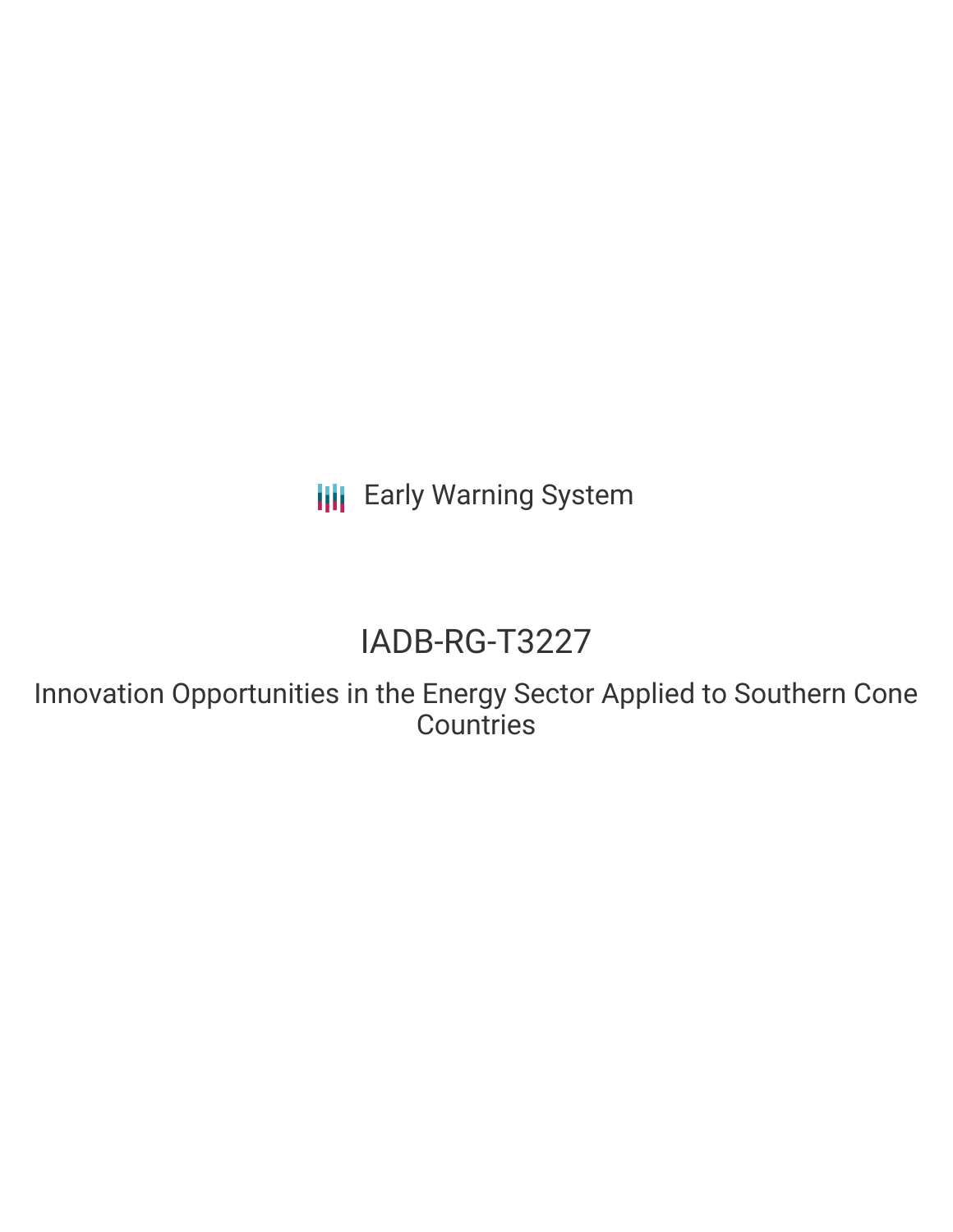

### **Quick Facts**

| <b>Financial Institutions</b>  | Inter-American Development Bank (IADB) |
|--------------------------------|----------------------------------------|
| <b>Status</b>                  | Active                                 |
| <b>Bank Risk Rating</b>        | C                                      |
| <b>Voting Date</b>             | 2018-09-10                             |
| <b>Borrower</b>                | Regional                               |
| <b>Sectors</b>                 | Energy, Technical Cooperation          |
| <b>Investment Type(s)</b>      | Grant                                  |
| <b>Investment Amount (USD)</b> | \$ 0.37 million                        |
| <b>Project Cost (USD)</b>      | \$ 0.37 million                        |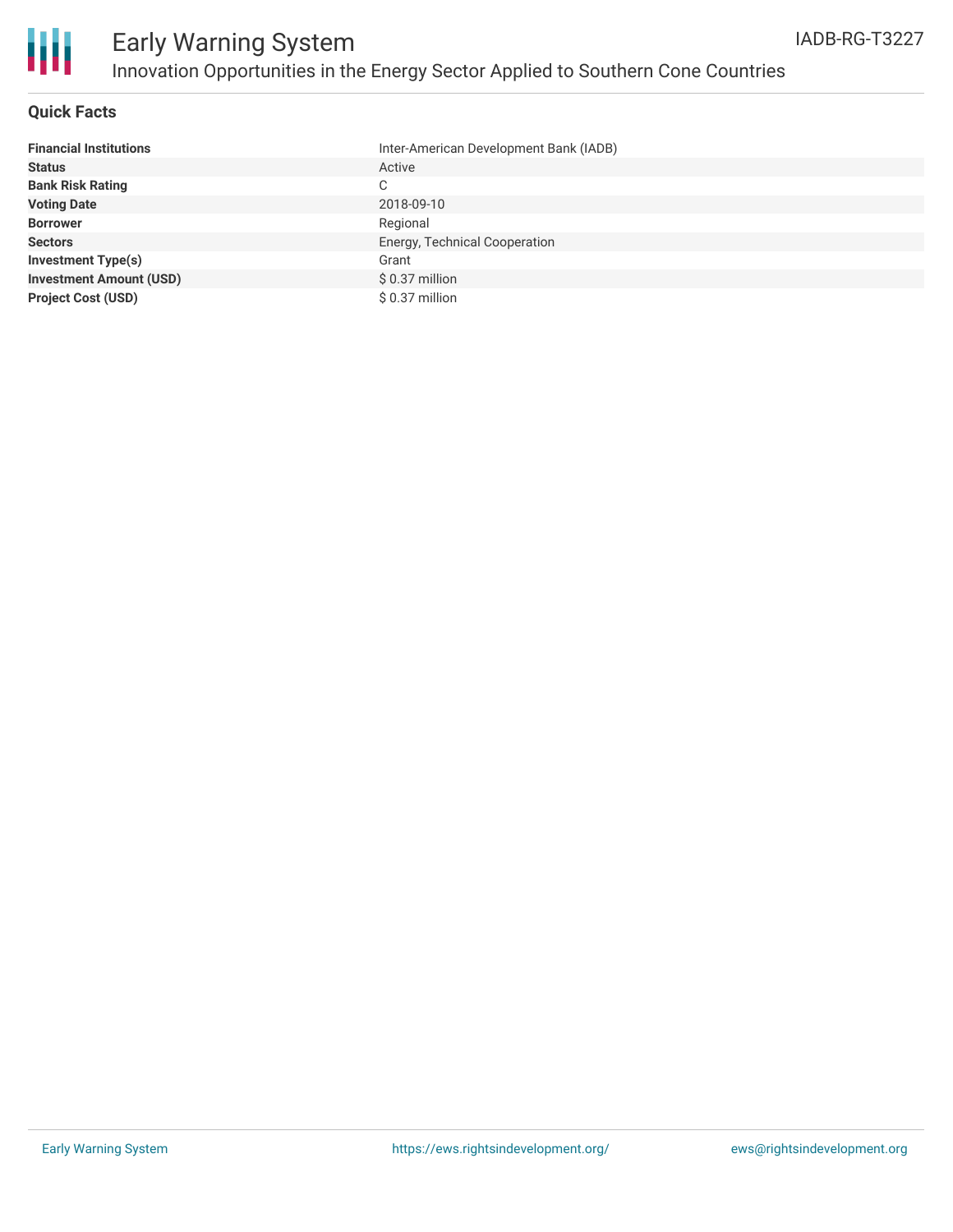

### Early Warning System Innovation Opportunities in the Energy Sector Applied to Southern Cone Countries

### **Project Description**

According to the bank, the objective of this Technical Cooperation (TC) is to support government counterparts and relevant entities including in Argentina, Brazil, Chile, Paraguay and Uruguay to increase their understanding of developments, opportunities and challenges on innovation in the delivery of energy services and energy planning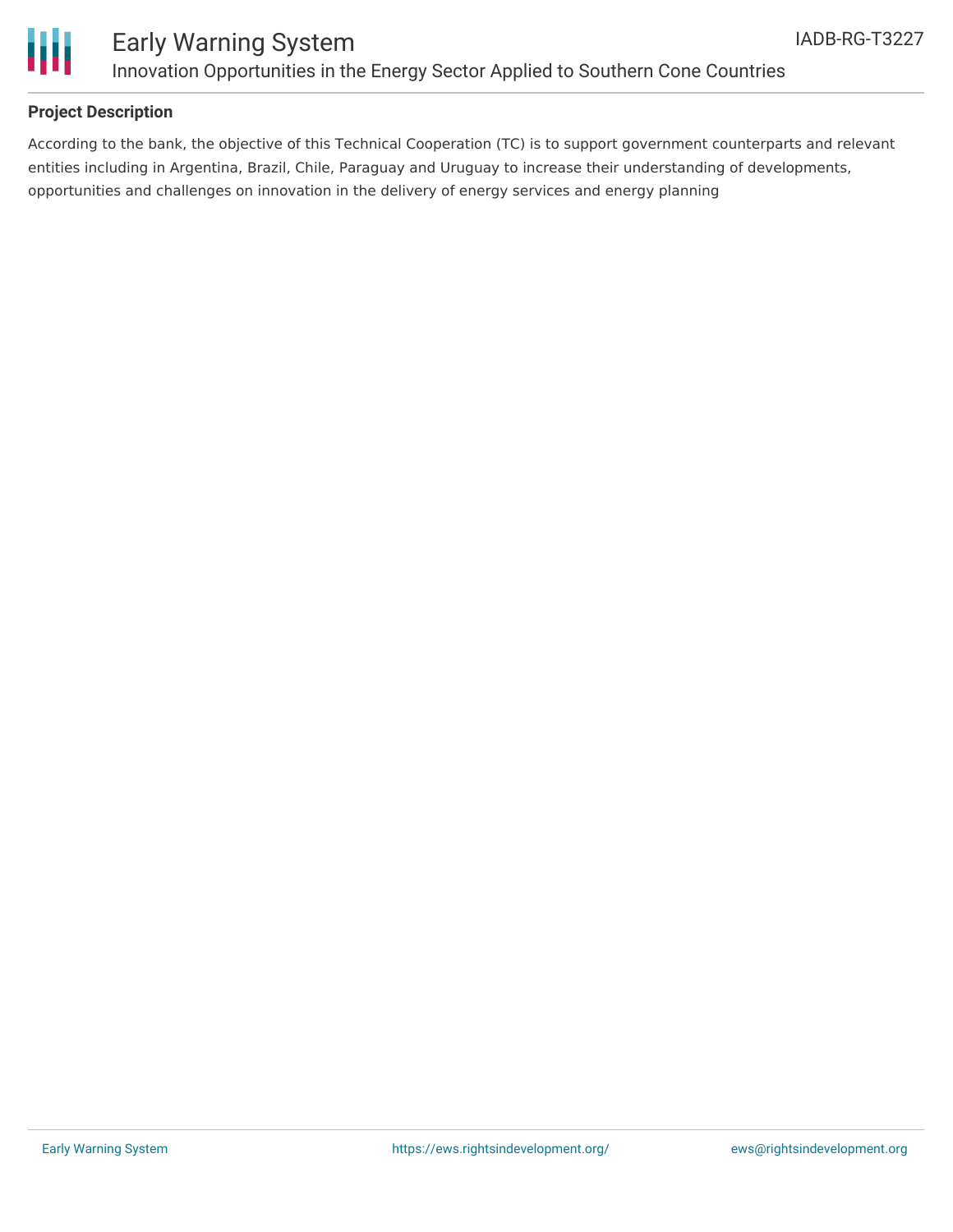

## Early Warning System Innovation Opportunities in the Energy Sector Applied to Southern Cone Countries

### **Investment Description**

• Inter-American Development Bank (IADB)